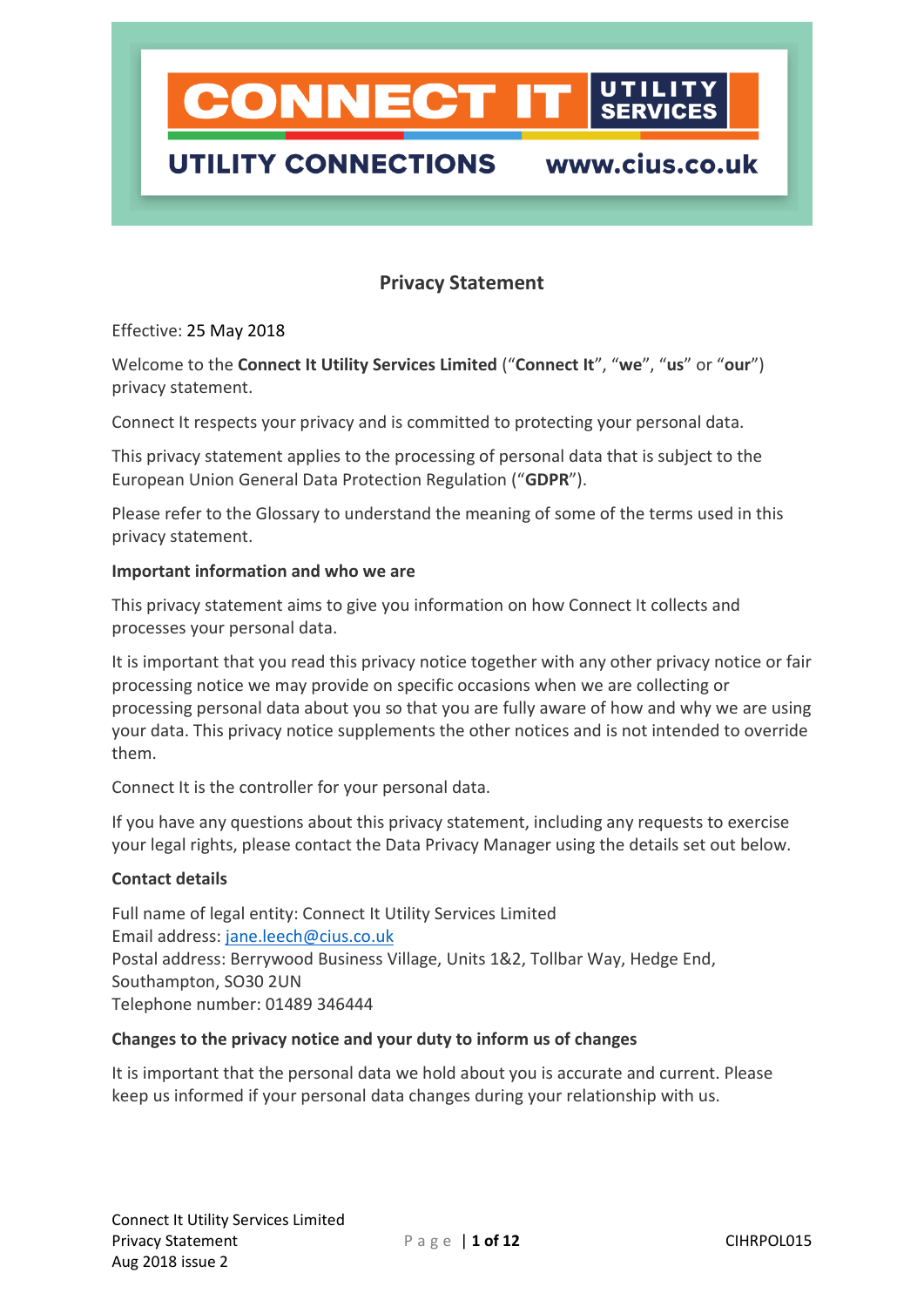## **CONNECT I** www.cius.co.uk **UTILITY CONNECTIONS**

#### **How We Collect and Process Personal Data**

"Personal data" means any information about an individual from which that person can be identified. It does not include data where the identity has been removed (anonymous data).

We may collect, use, store and transfer different kinds of personal data about you. GDPR requires us to have a sound legal basis for processing your information. The list below, while not exhaustive, shows the main categories of information we may collect:

- **Identity data** includes: first name, last name, maiden name, username or similar identifier, title, marital status, date of birth, gender.
- **Contact data** includes: addresses (home, billing, delivery, email), telephone numbers.
- **Financial data** includes: bank account details, payment card details.
- **Recruitment data** includes: resumes, work history, background information.
- **Transaction data** includes: details of payments to and from you, other details of products and/or services you may have purchased from us.
- **Profile data** includes: username and password if relevant, purchases or orders made by you, your interests, preferences and feedback if provided.
- **Usage data** includes: information about how you use our products and services.
- **Marketing and Communications data** includes: your preferences in receiving marketing from us if requested and your communication preferences.
- **Log File data** includes IP addresses, browser type, internet service provider, referring/exit pages, operating system, date/time stamp and/or clickstream data
- **Cookies, Analytics and Related Technologies data** includes those data listed in the "Use of Cookie" section below.

We may also collect, use and share statistical or demographic data ("Aggregated data") for any purpose. Aggregated data may be derived from your personal data but is not considered personal data in law as this data does not directly or indirectly reveal your identity. For example, we may aggregate your Usage Data to calculate the percentage of users accessing a specific website feature.

The table that follows shows the purposes for which personal data might be used and the legal basis for doing so. We have also identified what our legitimate interests are where appropriate.

Note that we may process your personal data for more than one legal basis, depending on the specific purpose for which we are using the information. Please contact us if you need further details about the specific legal basis we are relying on to process your information where more than one basis has been set out in the table.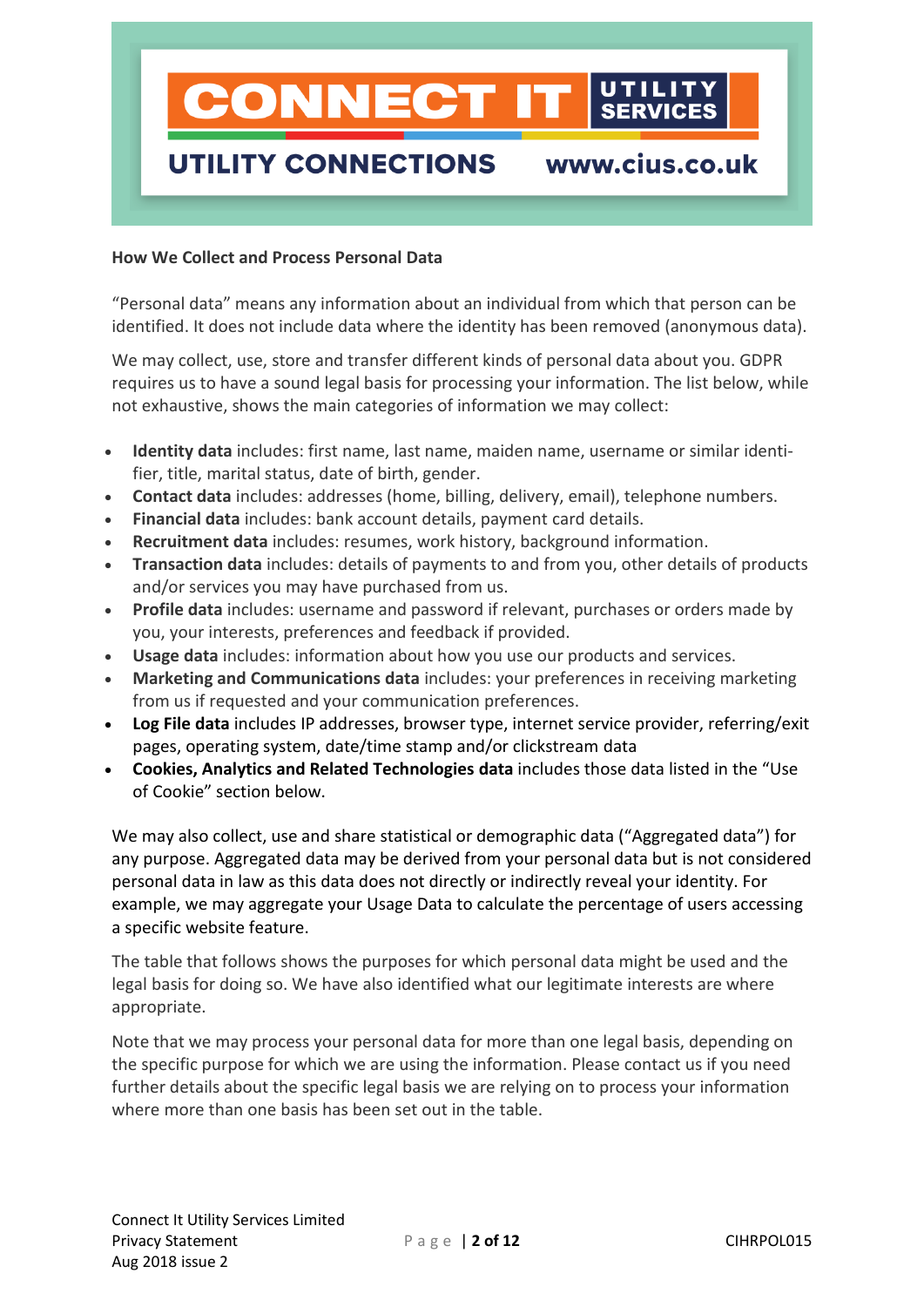

## **UTILITY CONNECTIONS**

www.cius.co.uk

| <b>Purpose of processing / activity</b>                                             | <b>Categories of personal</b><br>data | <b>Legal basis for processing</b><br>including legitimate interest                |
|-------------------------------------------------------------------------------------|---------------------------------------|-----------------------------------------------------------------------------------|
|                                                                                     |                                       |                                                                                   |
| To register you as a new                                                            | Identity                              | Performance of a contract with you                                                |
| customer                                                                            | Contact                               |                                                                                   |
|                                                                                     | Identity                              | Performance of a contract with<br>you; Necessary for our legitimate               |
| To respond to questions or                                                          | Contact,                              | interests (to keep our records                                                    |
| comments from you about our<br>products and services                                | Profile,                              | updated and to study how                                                          |
|                                                                                     | Marketing and                         | customers use our                                                                 |
|                                                                                     | Communications                        | products/services, to develop them<br>and grow our business)                      |
| To manage our relationship<br>with you, which may include:                          |                                       |                                                                                   |
| (a) Notifying you about changes<br>to our terms and conditions                      |                                       | Performance of a contract with<br>you;                                            |
| (b) Provision and improvement<br>of our products and services                       | Identity                              | Necessary to comply with a legal                                                  |
|                                                                                     | Contact,                              | obligation;                                                                       |
| (c) Sending announcements and Recruitment,<br>communications                        |                                       | Necessary for our legitimate<br>interests (to keep our records                    |
|                                                                                     | Profile,                              |                                                                                   |
| (d) Processing requests                                                             | Marketing and                         | updated and to study how                                                          |
| (e) Asking you to leave a review Communications<br>or take a survey                 |                                       | customers use our<br>products/services, to develop them<br>and grow our business) |
| (f) Considering your application<br>for employment and evaluating<br>your candidacy |                                       |                                                                                   |
| To administer and protect our                                                       |                                       | Necessary for our legitimate                                                      |
| business and this website                                                           | Identity                              | interests in running our business;<br>Provision of administration and IT          |
| (including troubleshooting, data<br>analysis, testing, system                       | Contact,                              | services; Fraud prevention;                                                       |
| maintenance, support,<br>reporting and hosting of data)                             | Usage                                 | Necessary to comply with a legal<br>obligation                                    |
| To deliver relevant website<br>content and information about                        | Identity                              | Necessary for our legitimate                                                      |
|                                                                                     | Contact,                              | interests (to study how customers<br>use our products/services, to                |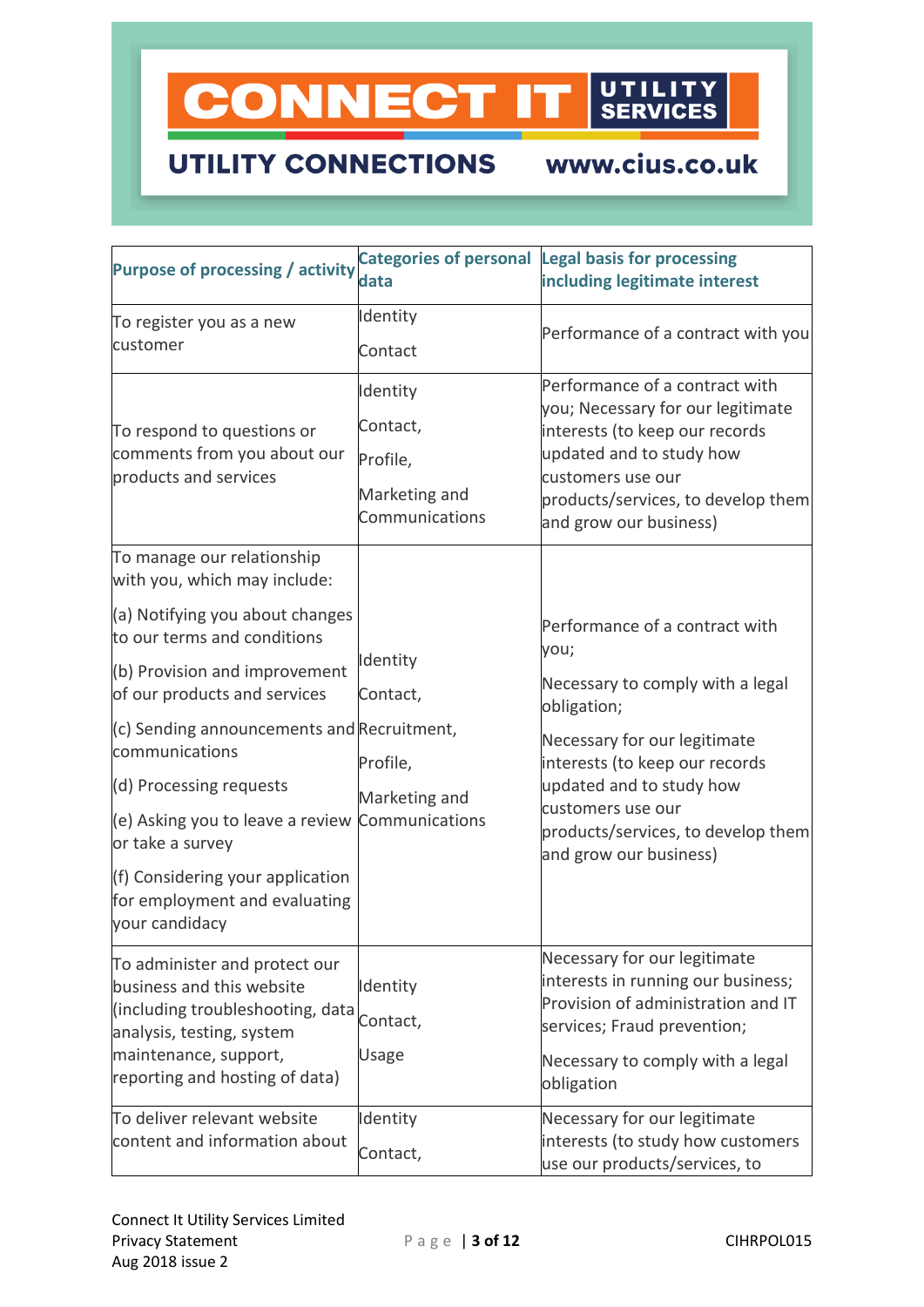## **CONNECT IT**

## **UTILITY CONNECTIONS**

www.cius.co.uk

| our products and services to<br>you                                                                                                    | Profile,<br>Usage,<br>Marketing and<br>Communications                                                      | develop them, to grow our<br>business and to inform our<br>marketing strategy)                                                    |
|----------------------------------------------------------------------------------------------------------------------------------------|------------------------------------------------------------------------------------------------------------|-----------------------------------------------------------------------------------------------------------------------------------|
| To make suggestions and<br>recommendations to you about<br>goods or services that may be<br>of interest to you                         | Identity<br>Contact,<br>Profile,<br>Usage,<br>Marketing and<br>Communications                              | Necessary for our legitimate<br>interests (to develop our<br>products/services and grow our<br>business)                          |
| To interact with our business<br>partners and suppliers                                                                                | Identity, Contact,<br>Profile, Financial,<br><b>Transaction, Marketing</b><br>and Communications,<br>Usage | Necessary for our legitimate<br>interests (to operate our business<br>and manage our business<br>suppliers)                       |
| To maintain the security of our<br>products and services, for fraud<br>detection, and to protect our<br>rights                         | Log File data                                                                                              | Necessary for our legitimate<br>interests (to maintain security and<br>protect our rights)                                        |
| To manage our Sites and email<br>messages and to collect and<br>track information about you<br>and your activities online over<br>time | Cookies, Analytics and<br><b>Related Technologies</b><br>data                                              | Necessary for our legitimate<br>interests (to manage our Sites and<br>email to best serve you); Your<br>consent, where applicable |

In addition to the uses described above, we may use your personal data for the following purposes, which uses may under certain circumstances be based on your consent, may be necessary to fulfill our contractual commitments to you, and are necessary to serve our legitimate interest in the following business operations:

- Operating our business, administering our products and services;
- Conducting market research, surveys, and similar inquiries to help us understand trends and customer needs;
- Preventing, investigating, or providing notice of fraud, unlawful or criminal activity, or unauthorized access to or use of personal data, our website or data systems; or to meet legal obligations; or

Connect It Utility Services Limited P a g e | 4 of 12 CIHRPOL015 Aug 2018 issue 2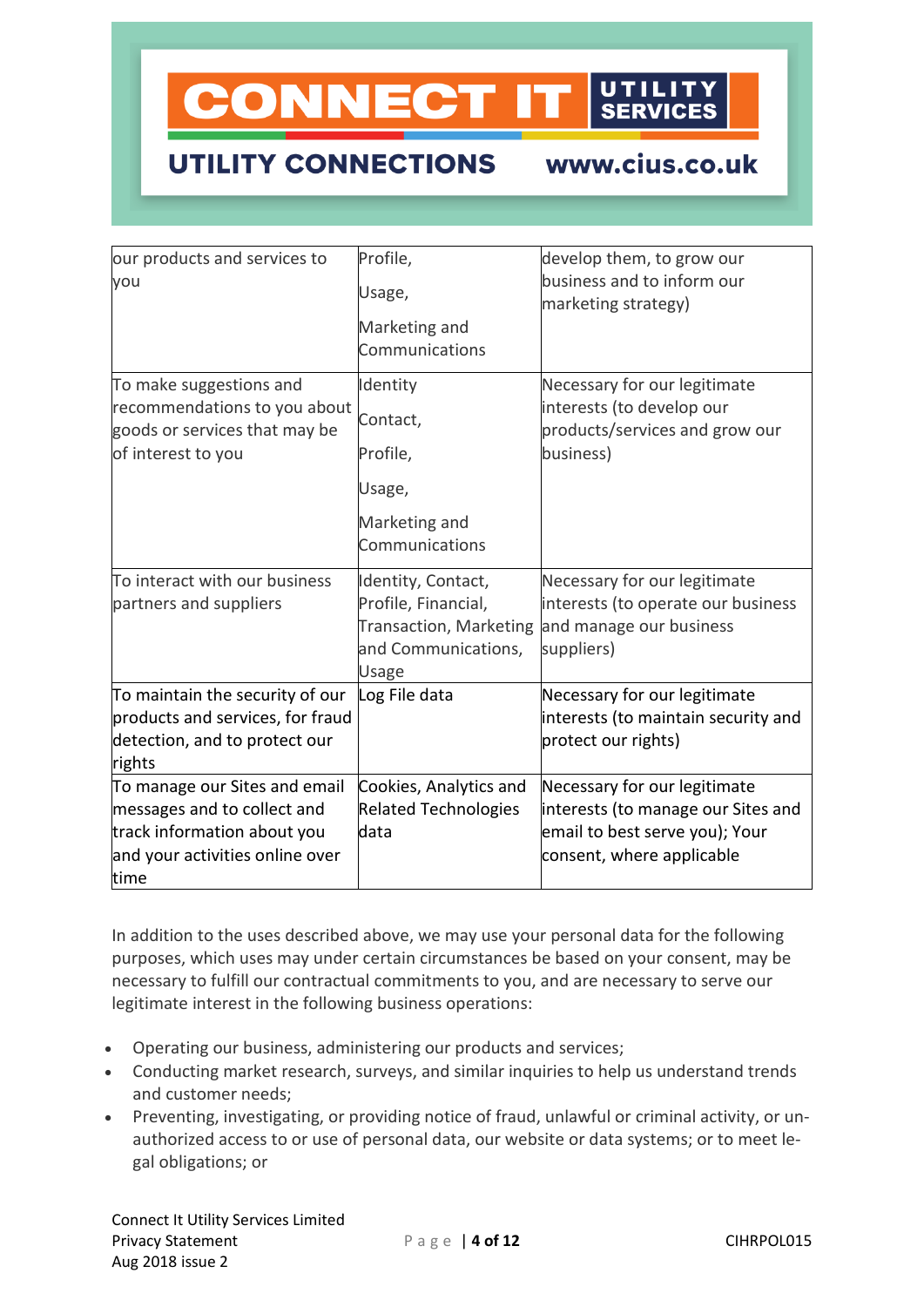

• Enforcing our agreements.

We may receive additional personal data from third-party sources, such as public databases, which we may append to existing data, such as email address verification. We may use this supplemental information to process transactions that you request and to prevent fraud, deliver relevant offers to you and to improve our operations, services and products.

#### Use of Cookies

We use cookies and related technologies ("**Cookies**") on our websites that link to this privacy statement ("**Sites**") to administer the Sites. We use the following types of Cookies.

• **Essential Cookies:** These cookies are strictly necessary to provide you with services available through our Sites and to use some of their features, such as access to secure areas and determining whether or not you are an administrator of the Sites. Because these cookies are strictly necessary to deliver our services, you cannot refuse them without impacting how our Sites function.

#### **Automated Decision-making and Profiling**

Our Sites are not configured to use any form of profiling or automated decision-making.

#### **How We Share your Information**

We may share your information, including your personal data, among our affiliated companies.

We may also share your information with third parties that provide services to us or on our behalf, including marketing and other services that help us operate our business**.**

The categories of company with whom we may share your data include (but are not limited to):

Payroll providers; insurance companies; life assurance companies; private medical providers; corporate solicitors; pensions providers; travel booking providers; fleet management companies; recruitment companies; mobile phone services; and safety statistic services.

We may also disclose certain personal data as required by law or in connection with a legal claim or proceeding, or as we may reasonably determine to be necessary or appropriate to protect our rights or the rights of others or to avert loss or harm to persons or property.

We may also transfer your personal data to a third party in connection with a merger, sale, reorganization or similar transaction involving all or part of our affiliated companies.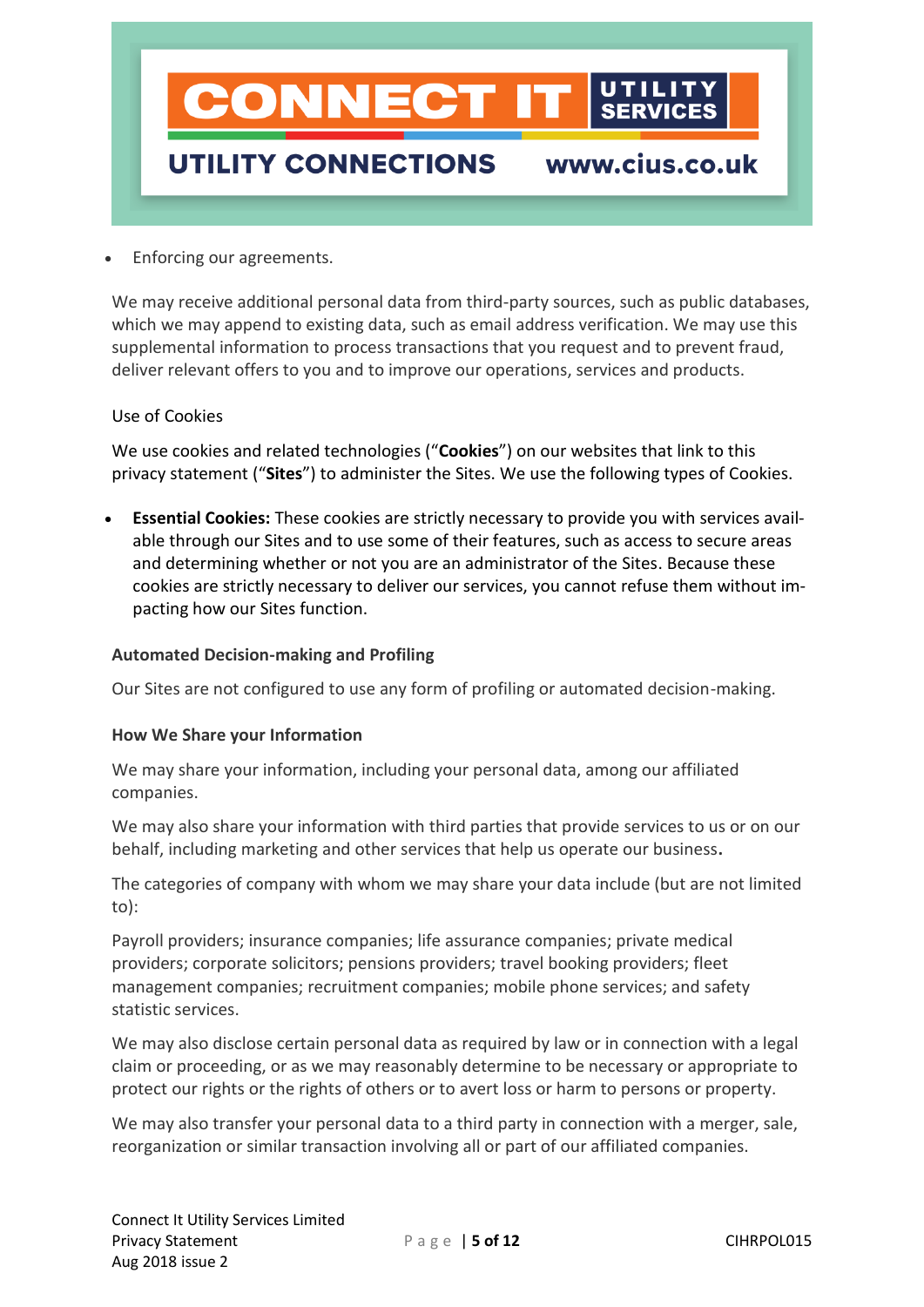

### **UTILITY CONNECTIONS**

### www.cius.co.uk

Where we have clearly stated and made you aware of the fact, and where you have given your express permission, we may use your details to send you products/services information through a mailing list system. This is done in accordance with the regulations named in Section 1 above.

#### **International Transfers**

We do not plan to share your personal data outside the European Economic Area (EEA) except as noted in the section above.

If we do transfer your personal data out of the EEA, we ensure a similar degree of protection is afforded to it by ensuring at least one of the following safeguards is implemented:

- We will transfer your personal data to countries that have been deemed to provide an adequate level of protection for personal data by the European Commission. For further details, see European Commission: Adequacy of the protection of personal data in non-EU countries.
- Where we use certain service providers, we may use specific contracts approved by the European Commission which give personal data the same protection it has in Europe. For further details, see European Commission: Model Contracts for the transfer of personal data to third countries.
- Where we use providers based in the US, we may transfer data to them if they are part of the Privacy Shield which requires them to provide similar protection to personal data shared between the Europe and the US. For further details, see European Commission: EU-US Privacy Shield.

Please contact us if you want further information on the specific mechanism used by us when transferring your personal data out of the EEA.

#### **Your Rights**

In cases where our processing of your personal data is subject to the GDPR, you have the following rights as described in more detail below:

- The right to access your personal data
- The right to edit and update your personal data
- The right to data portability
- The right to request to have your personal data deleted
- The right to withdraw consent at any time
- The right to restrict processing of your personal data
- The right to object
- Rights in relation to automated decision making and profiling
- The right to lodge a complaint with a supervisory authority

Connect It Utility Services Limited Privacy Statement P a g e | **6 of 12** CIHRPOL015 Aug 2018 issue 2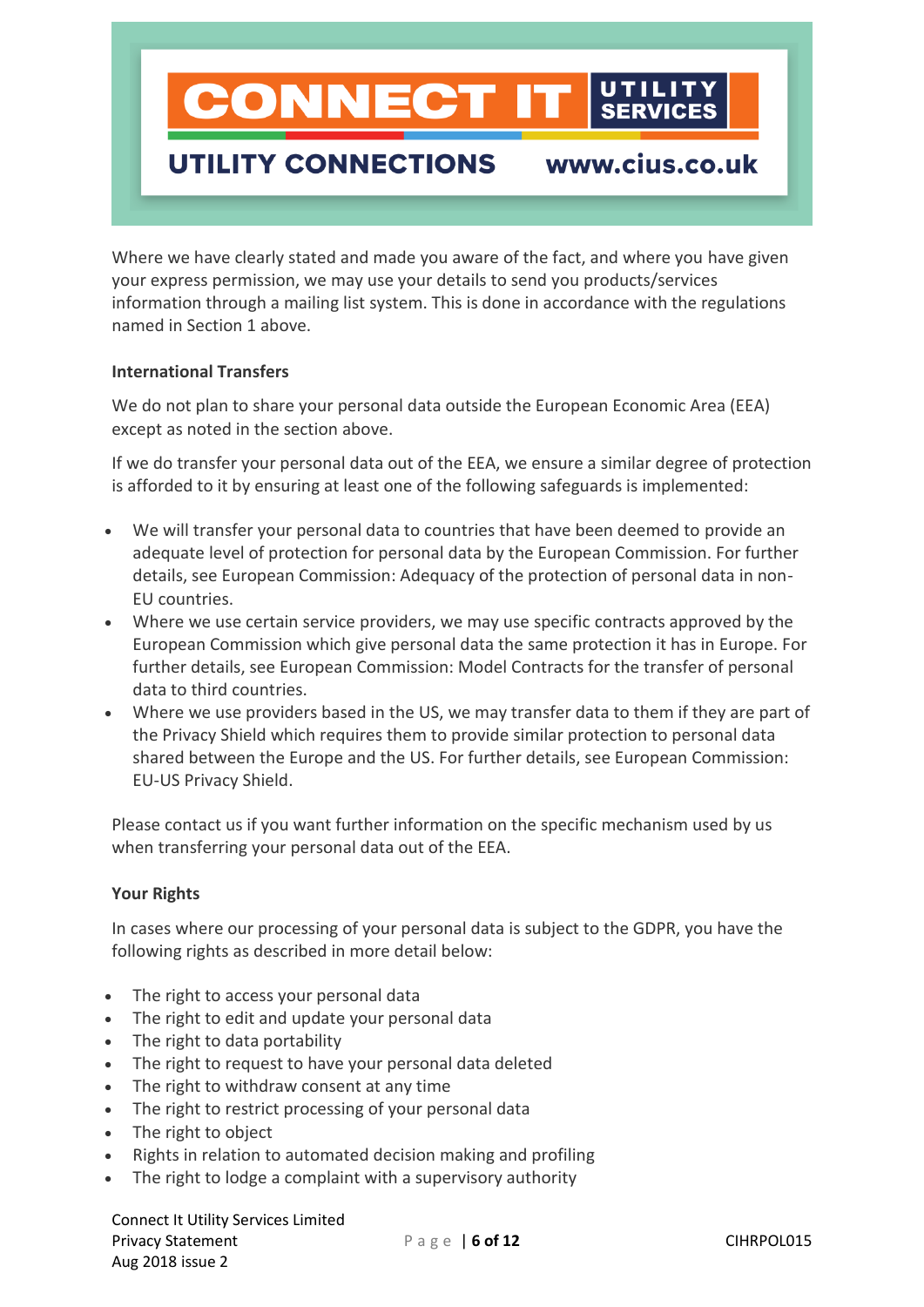## **CONNECT** www.cius.co.uk UTILITY CONNECTIONS

These rights are not absolute and come with some exceptions according to the law.

#### **The right to access your personal data**

You have the right to obtain confirmation that your personal data is being processed, including supplementary information such as what personal data we hold, why we are processing it, with whom we share your personal data, the expected retention period and the safeguards regarding transfers to non-EEA countries, subject to the limitations set out in applicable statutes, regulations and other laws.

If you ask, we will provide you with a copy of your personal data free of charge. We may charge a fee to cover our administrative costs if you request further copies of the same information.

#### **The right to edit and update your personal data**

We will comply with your request to edit and update incorrect personal data promptly.

#### **The right to data portability**

At your request, we will provide you with your personal data in a structured, commonly used and machine-readable format if:

- you provided us with personal data;
- the processing of your personal data is based on your consent or required for the performance of a contract; or
- the processing is carried out by automated means.

#### **The right to request to have your personal data deleted**

Upon receipt of your request, we will delete your personal data promptly if:

- it is no longer necessary to retain your personal data;
- you withdraw the consent which formed the basis of the processing of your personal data;
- you successfully exercised your right to object to processing (see below);
- we processed your personal data unlawfully; or
- the personal data must be deleted for us to comply with our legal obligations.

In so far as practicable, we will inform any third parties we might have shared your personal data with of your deletion request.

We will decline your request for deletion if processing of your personal data is necessary: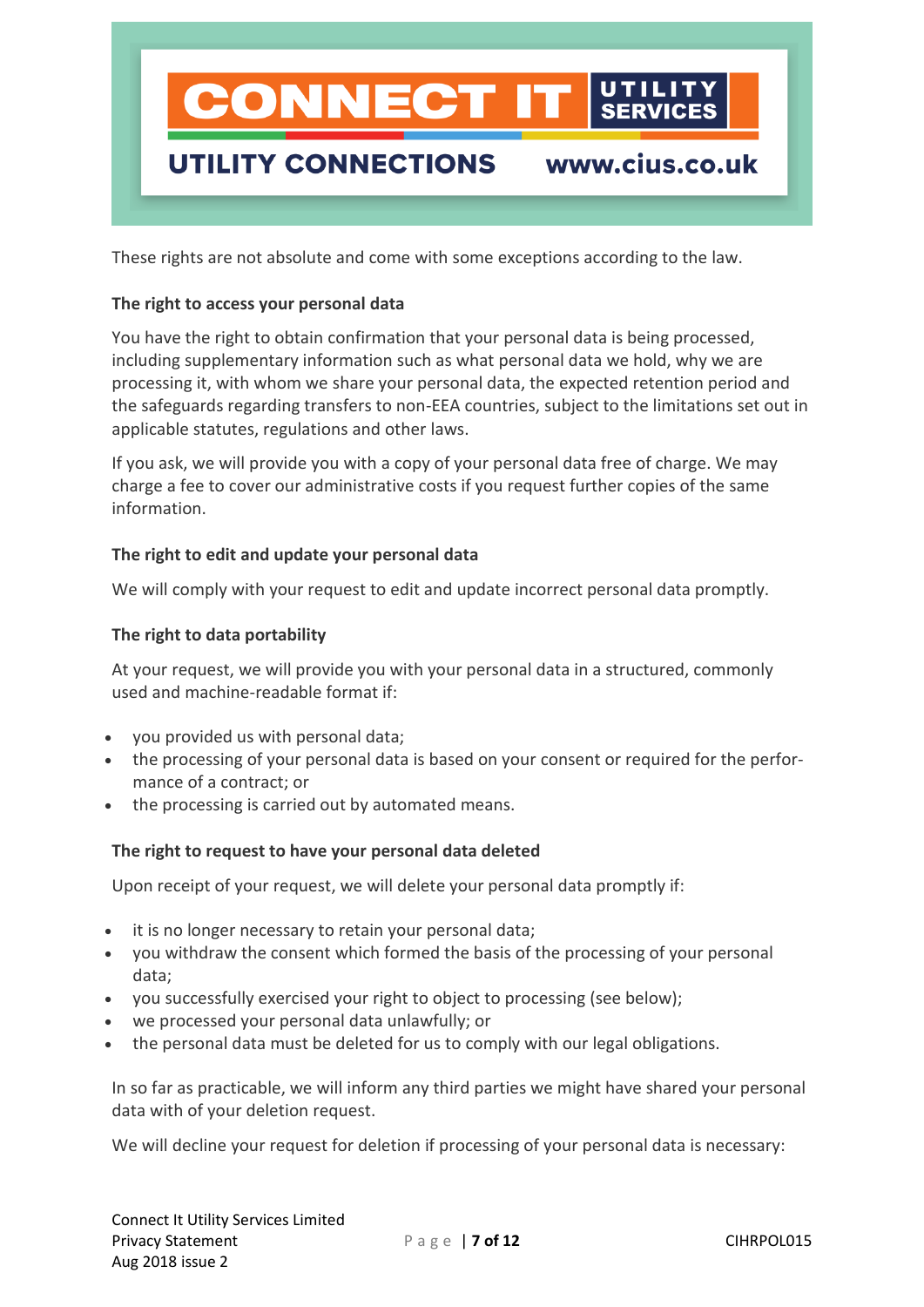

- to comply with our legal obligations;
- in pursuit of a legal action;
- to detect and monitor fraud; or
- for the performance of a task in the public interest.

#### **The right to withdraw consent at any time**

You have the right to withdraw your consent to our processing of your personal data, where our processing is solely based on your consent. If you withdraw your consent to the use or sharing of your personal data for the purposes set out in this privacy statement, you may not have access to all (or any) of our services, and we might not be able to provide you all (or any) of the services. Please note that, in certain cases, we may continue to process your personal data after you have withdrawn consent and requested that we delete your personal data, if we have a legal basis to do so. For example, we may retain certain information if we need to do so to comply with an independent legal obligation, or if it is necessary to do so to pursue our legitimate interest in keeping the service safe and secure.

If you want to withdraw any consent you may have previously given and/or you do not want to receive email from us in the future, please contact us at [jane.leech@cius.co.uk](mailto:jane.leech@cius.co.uk) or use the opt-out mechanism provided in our marketing emails.

#### **The right to restrict processing of your personal data**

You have the right to limit the processing of your personal data if:

- you dispute the accuracy of your personal data;
- your personal data was processed unlawfully, and you request a limitation on processing, rather than a deletion of your personal data;
- we no longer need to process your personal data, but you need your personal data to establish, exercise or defend a legal claim; or
- you objected to processing based on our legitimate interest and we are in the process of determining whether our legitimate interest identified as the grounds for said processing overrides your rights and freedoms.

Please note that we may continue to store your personal data to the extent required to ensure that your request to limit the processing is respected in the future.

#### **The right to object**

You have the right to object to the processing of your personal data for marketing and research purposes (including profiling). You have the right to object from the very first communication from us and every marketing communication we send after. We will stop any marketing related processing of your personal data as soon as we receive your request.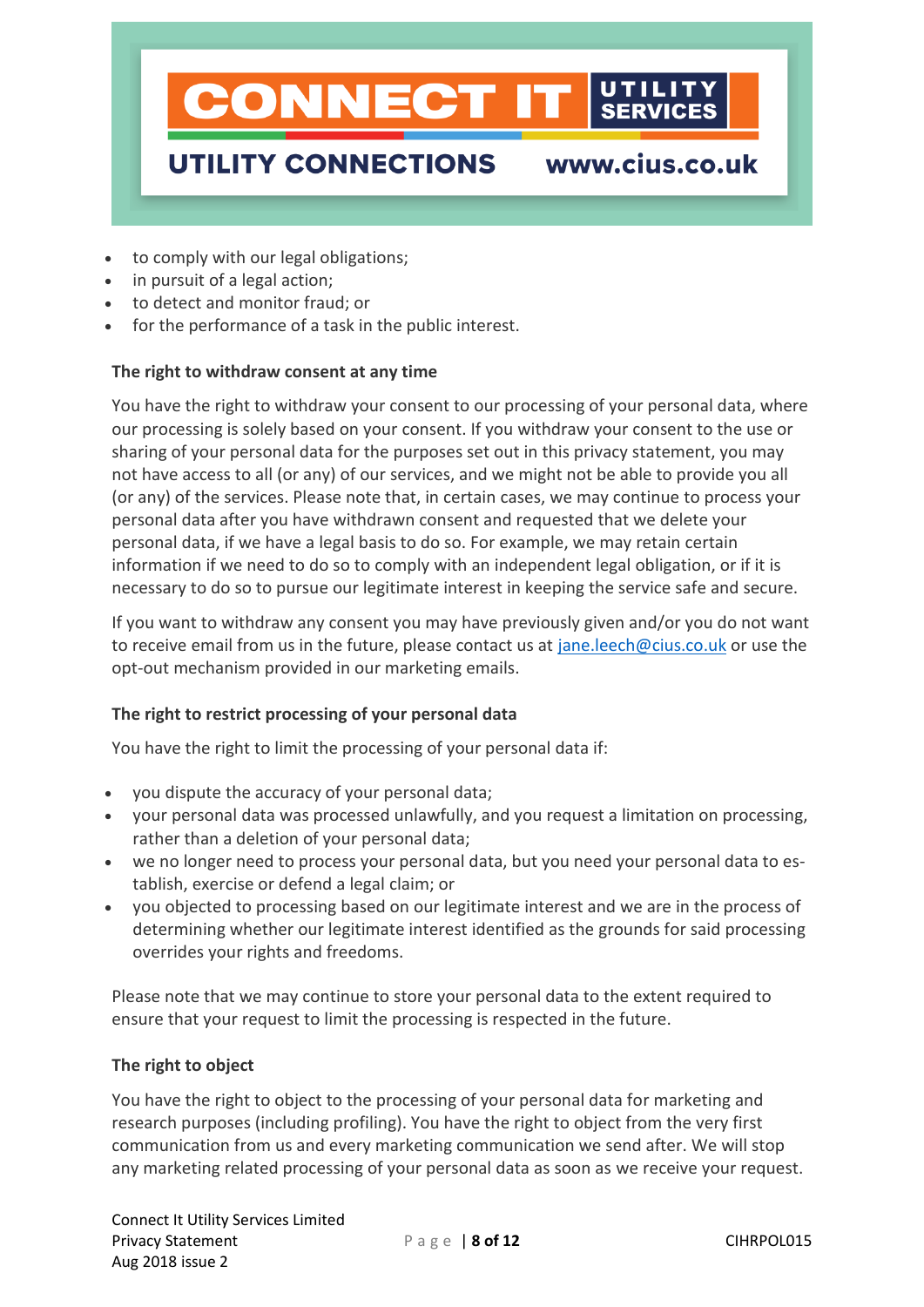

### **UTILITY CONNECTIONS**

www.cius.co.uk

Where we process your personal data based upon our legitimate interest (or that of a third party), then you have the right to object to this processing on grounds relating to your particular situation if you feel it impacts on your fundamental rights and freedoms. We will comply with your request unless we have compelling legitimate grounds for the processing which override your rights and freedoms, or where the processing is in connection with the establishment, exercise or defence of legal claims.

#### **Your rights in relation to automated decision making and profiling**

You have the right not to be subject to decisions that are based solely on automated processing (including profiling) if they would produce legal effects or a similarly significant effect on you, unless you gave us your explicit consent or where they are necessary for a contract with us.

#### **The right to lodge a complaint with a supervisory authority**

If you wish to complain or seek advice from a supervisory authority, please contact:

Information Governance department Information Commissioner's Office Wycliffe House Water Lane Wilmslow Cheshire SK9 5AF Tel: +0303 123 1113.

Website: [www.ico.org.uk](http://www.ico.org.uk/)

You can read more about your rights here – [https://ico.org.uk/for-the-public/is-my](https://ico.org.uk/for-the-public/is-my-information-being-handled-correctly/)[information-being-handled-correctly/](https://ico.org.uk/for-the-public/is-my-information-being-handled-correctly/)

In order to exercise any of your rights above please email us at [jane.leech@cius.co.uk.](mailto:jane.leech@cius.co.uk) We seek to respond to your written request within 30 days however it may take longer under certain circumstances.

#### **How We Protect the Information**

We take steps to implement and maintain suitable security measures for any personal data we collect. In addition to technological protections such as firewalls and anti-virus software. Access to your personal data is also limited by technical means to those employees, agents and contractors who have an authorised business need to know. All our employees receive appropriate training on Information Security and Data Protection and are subject to nondisclosure agreements. However, no storage or transmission of personal data can be guaranteed to be 100% secure.

Connect It Utility Services Limited Privacy Statement P a g e | **9 of 12** CIHRPOL015 Aug 2018 issue 2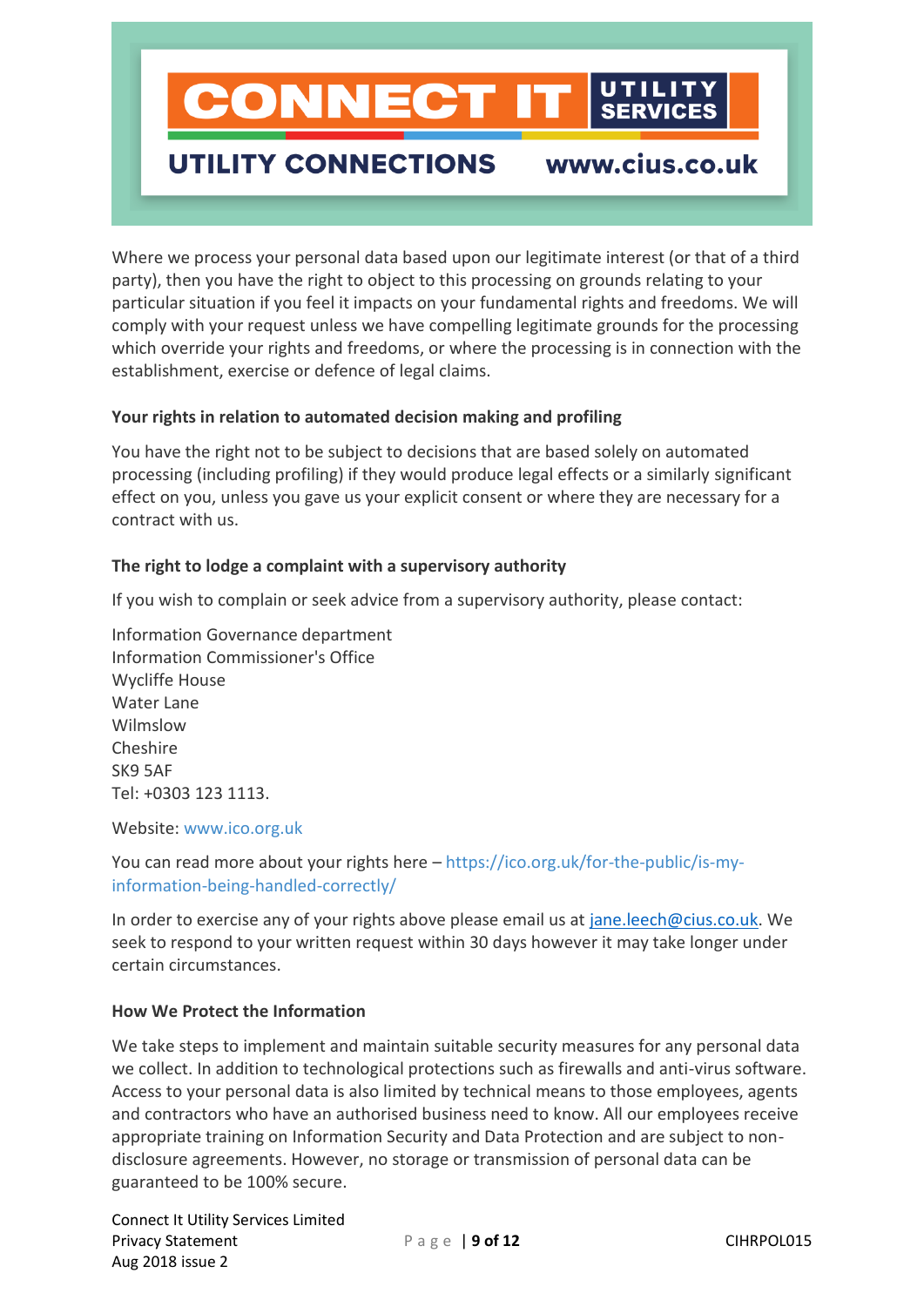

#### **Social Media Policy & Usage**

We adopt a Social Media Policy to ensure our business and our staff conduct themselves accordingly online. While we may have official profiles on social media platforms, users are advised to verify authenticity of such profiles before engaging with or sharing information with such profiles. We will never ask for user passwords or personal details on social media platforms. Users are requested to conduct themselves appropriately when engaging with us on social media.

There may be instances where our website features social sharing buttons, which help share web content directly from web pages to the respective social media platforms. You use social sharing buttons at your own discretion and accept that doing so may publish content to your social media profile feed or page.

#### **Third Party Websites**

This Privacy Statement applies only to the Site and does not apply to websites that are linked to the Site and not operated by or on behalf of us. Links to third-party web sites are provided solely as a convenience to you. All content accessed via links to outside websites belongs to the respective owners of those websites and content and services available via or provided to such websites are governed by the terms and conditions or privacy policies of those websites. When you leave our website, we encourage you to read the privacy statement of every website you visit.

#### **Our retention policy**

We will only retain your personal data for as long as necessary to fulfil the purposes we collected it for, including for the purposes of satisfying any legal, accounting, or reporting requirements or as needed to resolve disputes or protect our legal rights.

To determine the appropriate retention period for personal data, we consider the amount, nature, and sensitivity of the personal data, the potential risk of harm from unauthorised use or disclosure of your personal data, the purposes for which we process your personal data and whether we can achieve those purposes through other means, and the applicable legal requirements.

#### **Glossary of terms**

**EU GDPR:** The European Union General Data Protection Regulation. First introduced in 2016, the GDPR came fully into force on 25 May 2018. It is designed specifically to protect the rights of the individual in relation to personal data about them, stored and/or processed by companies or public authorities. It does not apply to personal data held by one private individual about another, for example a personal address book or Christmas card list.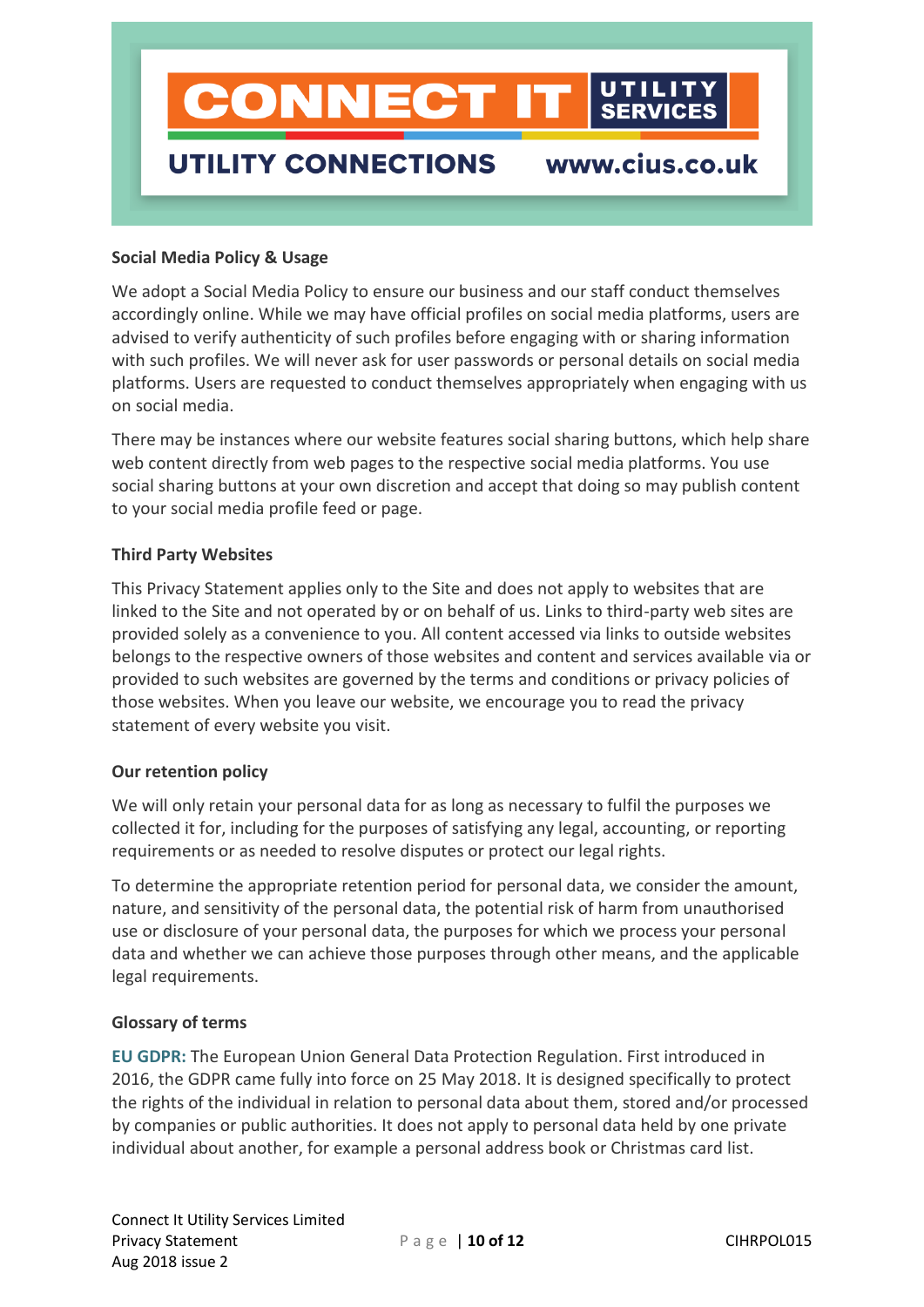# **CONNECT**

## **UTILITY CONNECTIONS**

www.cius.co.uk

**Personal data:** Any information relating to an identified or identifiable natural person (the "data subject"); an identifiable natural person is one who can be identified, directly or indirectly, in particular by reference to an identifier such as a name, an identification number, location data, an online identifier or to one or more factors specific to the physical, physiological, genetic, mental, economic, cultural or social identity of that natural person.

**Controller:** The natural or legal person, public authority, agency or other body which, alone or jointly with others, determines the purposes and means of the processing of personal data; where the purposes and means of such processing are determined by Union or Member State law, the controller or the specific criteria for its nomination may be provided for by Union or Member State law.

**Processor:** A natural or legal person, public authority, agency or other body which processes personal data on behalf of the controller.

**Consent: consent** of the data subject means any freely given, specific, informed and unambiguous indication of the data subject's wishes by which he or she, by a statement or by a clear affirmative action, signifies agreement to the processing of personal data relating to him or her.

**Processing:** Any operation or set of operations which is performed on personal data or on sets of personal data, whether or not by automated means, such as collection, recording, organisation, structuring, storage, adaptation or alteration, retrieval, consultation, use, disclosure by transmission, dissemination or otherwise making available, alignment or combination, restriction, erasure or destruction.

**Legal basis for processing:** The following are the legal bases defined by GDPR, at least one of which must apply, for the purpose of processing personal data:

1. The data subject has given their consent;

2. Processing is necessary for the performance of a contract to which the data subject is party or in order to take steps at the request of the data subject prior to entering into a contract;

3. Processing is necessary for compliance with a legal obligation to which the controller is subject;

4. Processing is necessary in order to protect the vital interests of the data subject or of another natural person;

5. Processing is necessary for the performance of a task carried out in the public interest or in the exercise of official authority vested in the controller;

6. Processing is necessary for the purposes of the legitimate interests pursued by the controller or by a third party, except where such interests are overridden by the interests or